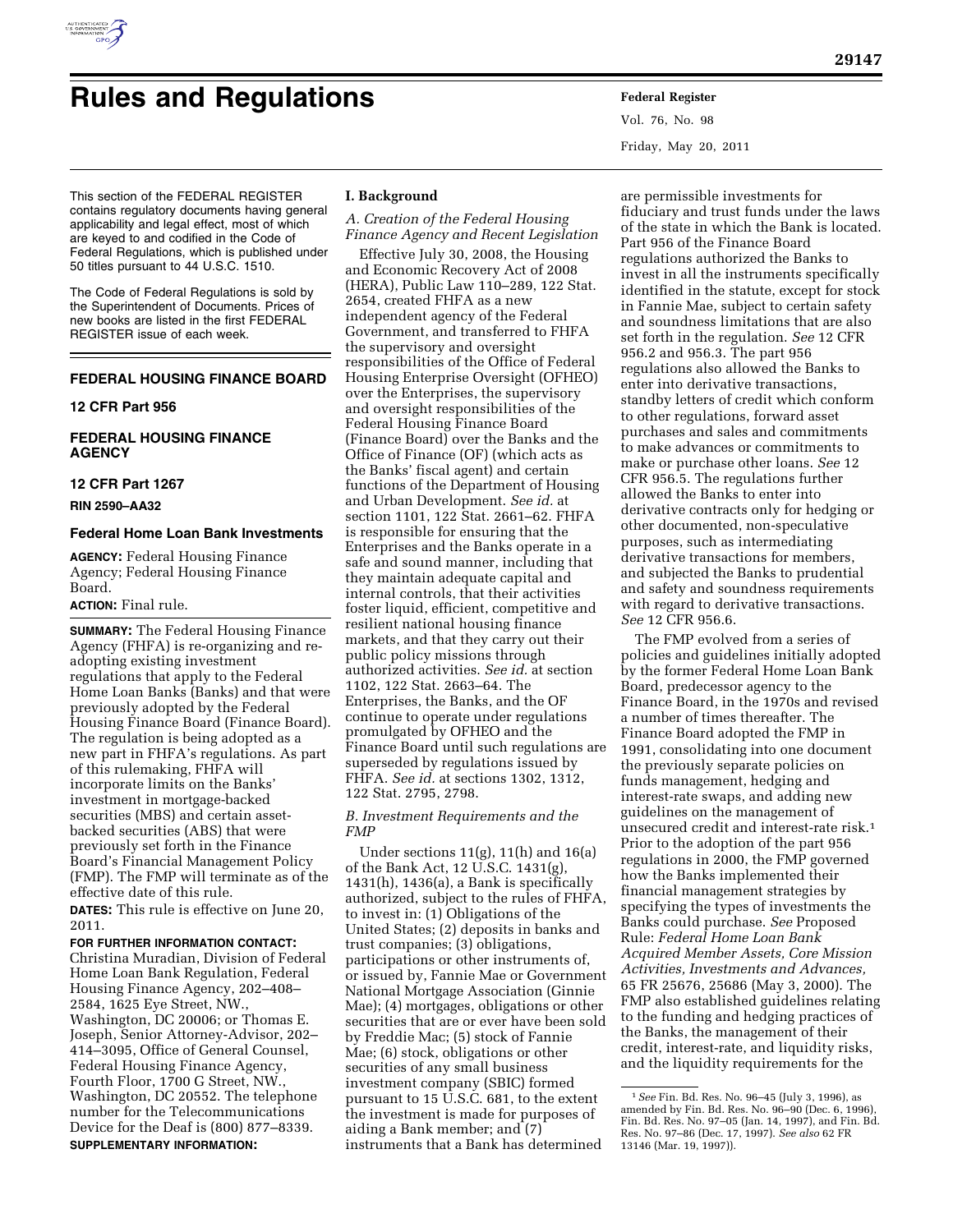Banks in addition to those required by statute.

Beginning in 2000, many of the provisions contained in the FMP were superseded by regulations adopted by the Finance Board including regulations that implemented the new capital structure for the Banks that had been mandated by the Gramm-Leach-Bliley Act of 1999, Public Law No. 106–102, 113 Stat. 1338 (Nov. 12, 1999) (GLB Act). Among other things, the new capital structure incorporated risk-based capital requirements to support the risks in the Banks' activities, and therefore eliminated the need for most of the FMP restrictions on investments. *See* 12 CFR part 932. In approving the capital plans that each Bank was required to adopt under provisions of the GLB Act, the Finance Board issued separate orders providing that upon a Bank's implementation of its capital plan and its full coverage by the capital regime in part 932 of the regulations, the Bank would be exempted from future compliance with all provisions of the FMP except for a few specific restrictions related to the Bank's investment in mortgage-backed and certain asset-backed securities along with some related restrictions on entering into some derivative transactions.2 *See, e.g.,* Fin. Bd. Res. No. 2002–11 (Mar. 13, 2002). Currently, all the Banks but the Federal Home Loan Bank of Chicago (Chicago Bank) have implemented their capital plans and are fully subject to the part 932 capital provisions.3 Thus, only a few of the

In March 2008, the Finance Board temporarily expanded the Banks' authority to invest in MBS guaranteed by the Enterprises by an additional three times total capital, subject to certain conditions. *See*  Fin. Bd. Res. No. 2008–08 (Mar. 24, 2008). The temporary authority expired on March 31, 2010. The Finance Board believed that the temporary increase in the Banks' investment authority would help address severe liquidity and other constraints that were affecting the housing finance markets in early 2008.

<sup>3</sup> In addition to the FMP provisions already discussed and applicable to all the Banks, the Chicago Bank remains subject to FMP provisions related to prudential limits on investments (other than MBS or ABS) and interest rate risk guidelines. The latter have been subsumed into the risk management and hedging guidelines that the Chicago Bank was required to submit for review

provisions of the FMP remain applicable to all the Banks.

# *C. Considerations of Differences Between the Banks and the Enterprises*

Section 1201 of HERA requires the Director, when promulgating regulations relating to the Banks, to consider the following differences between the Banks and the Enterprises: Cooperative ownership structure; mission of providing liquidity to members; affordable housing and community development mission; capital structure; and joint and several liability. *See*  section 1201 Public Law 110–289, 122 Stat. 2782–83 (*amending* 12 U.S.C. 4513). The Director also may consider any other differences that are deemed appropriate. In preparing this rule, FHFA considered the differences between the Banks and the Enterprises as they relate to the above factors.

Section 1201 also specifically provides that its requirements shall not apply if the Director is reissuing any regulation, advisory document or examination guidance previously issued by the Finance Board. While most of this final rule is re-issuance of existing Finance Board regulations, the rule also incorporates into regulations provisions from the FMP. The FMP itself is not a substantive rule or interpretative guidance on existing regulations issued by the Finance Board, but instead has been described as a list of general guidelines. *See, Texas Savings.* v. *Federal Housing Finance Bd.,* 201 F.3d 551, 556 (5th Cir., 2000). Therefore, incorporation of the FMP guidelines into regulations does not firmly fit within the section 1201 exception for reissuance of existing Finance Board rules or advisory documents.

FHFA therefore has considered the differences between the Banks and the Enterprises as required by section 1201 of HERA in developing this final rule. As part of its proposed rulemaking, FHFA also specifically requested comments from the public about whether differences related to these factors should result in any revisions to the proposal, but received no specific comments in response to that request.

# **II. The Final Rule**

# *A. The Proposed Rule*

On May 4, 2010, FHFA published for comment a proposed rule that would reorganize the investment regulation and re-adopt it as part 1267 of FHFA's

regulations. It also would have incorporated into the rule certain limits that are now set forth in the FMP and made other conforming changes. *See*  Proposed Rule: Federal Home Loan Bank Investments, 75 FR 23631 (May 4, 2010) (*hereinafter* Proposed Rule). The rule, as proposed, would not have substantively altered regulatory requirements applicable to Bank investments.

In the **SUPPLEMENTARY INFORMATION** to the proposed rule, however, FHFA noted its concern with the financial condition of some Banks and the negative performance of the Banks' private-label MBS (PLMBS), in part because the Banks' investment policies and pre-purchase analytics were deficient. As a result, FHFA requested comments on whether it should adopt additional restrictions, or lower the overall limit, on the Banks' investment in MBS generally, and in PLMBS in particular, as part of the final rule. *Id.*  at 23633–34. Among other things FHFA asked if there should be a separate limit or additional restriction on the purchase of PLMBS (*e.g.,* a limit of one or two times capital, or a separate limit linked to retained earnings or some other basis), including whether FHFA should prohibit the purchase of PLMBS in the final rule, or if FHFA should restrict purchases of PLMBS based on collateral characteristics. *Id.* 

FHFA received 10 comment letters on the proposed rule. Nine of the Banks submitted comments, and one comment letter was submitted by a trade association. Except for a suggested clarification made by some of the Banks on the calculation of the proposed 300 percent of capital investment limit for MBS, the comments mainly addressed FHFA's questions concerning additional restrictions on MBS investment. The letters also provided some general comments on the Banks' authority to invest in MBS. The comments are discussed more fully below.

## *B. Final Rule Provisions*

1. Incorporation of the FMP Provisions Into the Investment Regulation

Most comments indicated that it was important for the Banks to maintain their current authority to invest in MBS. These commenters believed that the Banks' investment in MBS was consistent with the Banks' mission and provided support for mortgage market liquidity and stability especially in the period of current market stress. A number of commenters also thought that continued Bank investment in PLMBS could play a limited but important role in helping to revive the private label

<sup>2</sup>The restrictions in question are found in sections II.C.2., 3., 4. and 5. and section V.C.5. of the FMP. These limits, among other things, prohibit investment in residual interest and interest accrual classes of securities and in interest-only and principal-only stripped securities, and limit a Bank's investment in MBS and ABS to 300 percent of a Bank's total capital. The provisions also limit an increase in a Bank's holdings of MBS and ABS to no more than 50 percent of its total capital in any calendar quarter. The restrictions also prohibit the Bank from entering into swap transactions that would amortize similar to residual interest or interest accrual classes of securities or to interestonly and principal-only stripped securities.

and approval (and update as necessary) under Article III of the *Consent Order to Cease and Desist*  entered into with the Finance Board on October 10, 2007, and which remains in effect. *See* 2007–SUP– 01.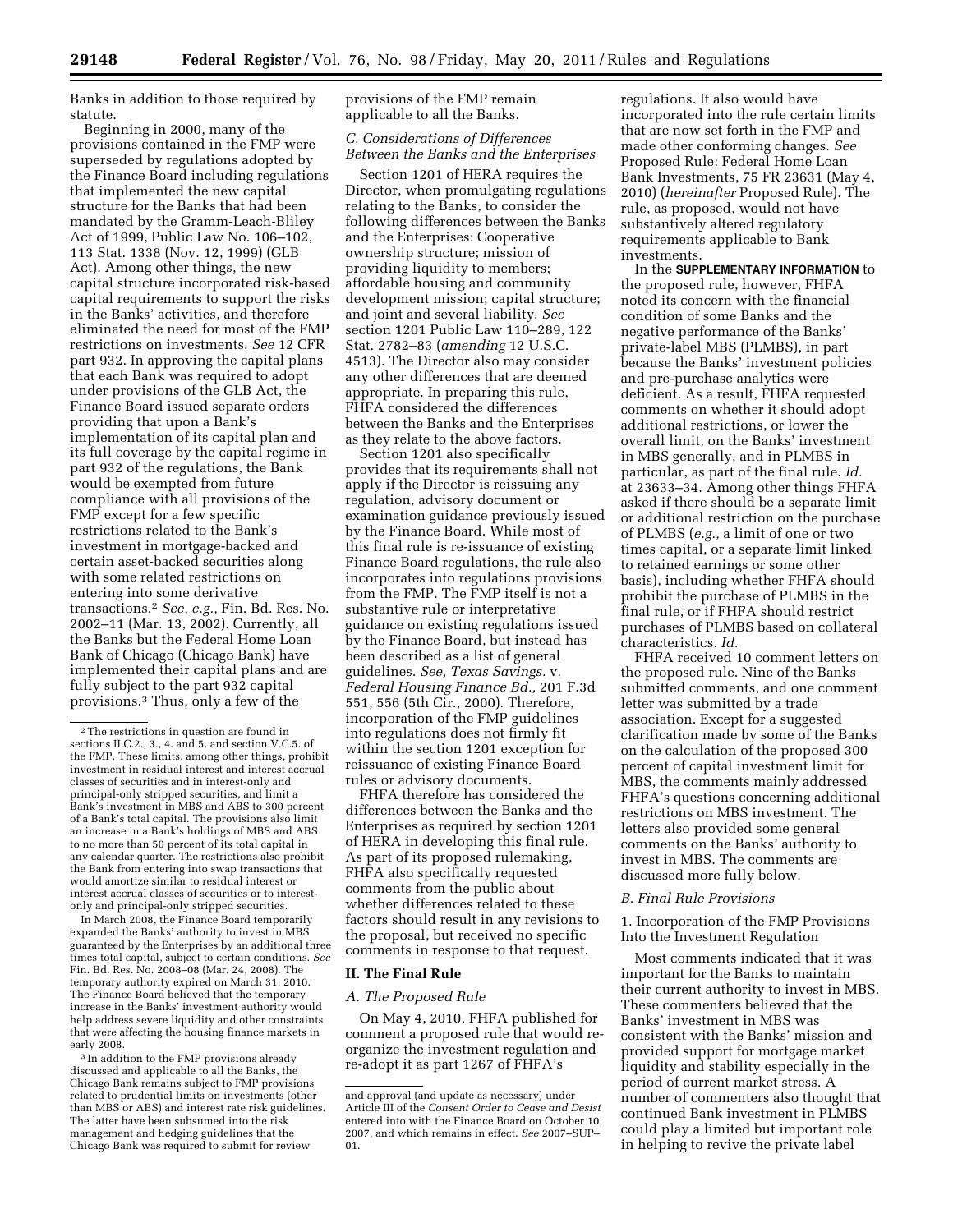secondary mortgage market. One Bank agreed with FHFA's stated concern with the performance of some Banks' MBS investment portfolios and believed it was important to continue to limit Bank investment in MBS and require adequate retained earnings as a cushion against potential losses from such investments. Another Bank specifically supported a prohibition on future investment in PLMBS investment, although most other comment letters specifically objected to such a ban.

Almost all comments also supported the incorporation of the FMP limits, including the 300 percent of capital limit, into the investment rule. A number of commenters also felt that it would be premature to institute additional restrictions on Banks' MBS investment at this time, given the extensive regulatory and market changes now taking place. One commenter, however, believed the 300 percent of capital limit on MBS investment was inflexible and out of date and believed it should be reconsidered or eliminated, especially when applied to investment in agency MBS.

FHFA also received a number of comments supporting a limit on MBS investment based on retained earnings to either supplement or replace the current limit based on a Bank's total capital. Some comments suggested that FHFA undertake a study to identify an appropriate retained earnings limit or that FHFA consider such a limit only as part of a future rulemaking.

A number of commenters supported incorporating limits on MBS based on the underlying characteristics of the loans if such requirements incorporated the principles in FHFA Advisory Bulletins 2007–AB–01 and 2008–AB– 02<sup>4</sup> and in the interagency guidance published by Federal banking regulators, *Interagency Guidance on Nontraditional Mortgage Product Risks*  (71 FR 58609 (Oct. 4, 2006)), and *Statement on Subprime Mortgage Lending* (72 FR 37569 (July 10, 2007)).

Other commenters, however, felt that given the new standards being implemented for the secondary mortgage markets and the changes that this market is expected to undergo, it ultimately may prove unnecessary to incorporate this prior guidance into the regulation. Nevertheless, commenters felt that collateral backing future Bank purchases of MBS should be expected to comply with the highest standards of prudent and sustainable lending and that the current FHFA Advisory Bulletins on this issue should remain in effect.

After consideration of all these comments, FHFA has determined to adopt the 300 percent of capital limit from the FMP into its regulations. Contrary to suggestions that the 300 percent of capital limit was inflexible and out-dated, FHFA believes the limit reasonably serves to control Bank investment activity that does not directly advance the Banks' primary statutory mission of making advances to members, as well as limit the potential losses that can arise from this type of investment. As FHFA noted when proposing this rule, this FMP limit addressed both mission and safety and soundness concerns, 75 FR at 23633, and FHFA believes that it would be reasonable to adopt this longstanding limit into its regulations at this time in consideration of these concerns.

New § 1267.3(c)(1) incorporates the restriction in section II.C.2 of the FMP that limited a Bank's level of investment in authorized MBS or ABS to 300 percent of its total capital.5 It clarifies that a Bank is not required to divest securities solely to bring the level of its holdings into compliance with the limit, provided that the original purchase of the securities complied with these limits. New § 1267.3(c)(2) further restricts a Bank's purchase of authorized MBS or ABS in any calendar quarter such that a Bank's total holdings of allowable MBS cannot increase by more than 50 percent of its total capital as of the beginning of such quarter, a limit that also was set forth in section II.C.2 of the FMP.

Although FHFA is adopting the 300 percent of capital limit as part of its regulations and has determined not to place additional limits on Bank

investment in MBS at this time, it continues to have concerns with Bank investment in MBS from both a safety and soundness and mission stand point. With regard to the latter issue, despite the suggestions of some commenters to the contrary, FHFA still questions the extent to which Bank investment in MBS furthers the System's housing finance mission. FHFA considers it more appropriate to take into account the mission aspect of the Bank investment authority overall and not in segments by addressing only one class of investment.6

FHFA is likely, therefore, to reconsider questions related to Bank investment in MBS as part of a future rulemaking that would address and consider all aspects of the Banks' investment authority, including the mission relevance of various types of investments that are allowed under existing rules. Such considerations are beyond this current rulemaking, which was more modest in its scope and intended only to incorporate the remaining provisions of the FMP into the regulations and to transfer the existing Finance Board's investment rules into the FHFA's regulations.

FHFA also is incorporating into the regulations the other restrictions on MBS investment now set forth in the FMP, generally as proposed. Thus, new § 1267.3(a)(5) through (7) sets forth restrictions found in section II.C.3 through C.5 of the FMP related to investment in MBS, including the prohibition on investment in residual interest and interest accrual classes of securities and interest-only and principal-only stripped MBS. The final rule also adopts new § 1267.4(b) which incorporates the remaining applicable limitations on derivative transaction found in section V.C.5 of the FMP. These FMP restrictions prevent the Banks from using derivatives to create exposures or investments similar to residual interest and interest accrual

The Department of the Treasury and U.S. Department of Housing and Urban Development, ''Reforming America's Housing Finance Market: A Report to Congress,'' p. 15 (Feb. 2011).

<sup>4</sup>Advisory Bulletin 2007–AB–01 (Apr. 12, 2007) established expectations for the Banks' prepurchase analysis and periodic reviews of MBS investments. It advised the Banks' boards of directors to establish: (1) Limits on the level of MBS with underlying nontraditional or subprime mortgage collateral; (2) requirements for the level of credit protection for particular credit tranches when purchased at the time of original issuance of the security, and (3) limits on concentrations by geographic area, issuer, servicer, and size. Advisory Bulletin 2008–AB–02 (July 1, 2008) set forth the expectation that the Banks' purchases of PLMBS would be limited to securities in which the underlying mortgage loans complied with all aspects of the Federal banking agencies' *Interagency Guidance on Nontraditional Mortgage Product Risks,* and *Statement on Subprime Mortgage Lending.* 

<sup>5</sup>As adopted, § 1267.3(c)(1) refers to MBS or ABS "otherwise authorized under this part". FHFA intends this reference to encompass future purchases of agency or government guaranteed MBS or ABS that are authorized under part 1267 as well as Banks' existing holdings of MBS or ABS to the extent that they were authorized by part 956. Thus, in calculating compliance with the limits under § 1267.3(c), Banks will be expected to include all MBS and ABS purchased and currently held under the authority that had existed in part 956.

 $^{\rm 6}$  An overall re-consideration of the investment authority in light of the Bank System's mission was also raised by the United States Department of the Treasury and the United States Department of Housing and Urban Development in a recent report to Congress:

Similar to Fannie Mae and Freddie Mac, several of the FHLB[anks] were allowed to build up large investment portfolios. These portfolios should be reduced and their composition altered to better serve the FHLB[anks'] mission of providing liquidity and access to capital for insured depository institutions. We support FHFA's efforts to address this issue, and we will work with Congress to provide clarity to the FHLB[ank's] investment authority.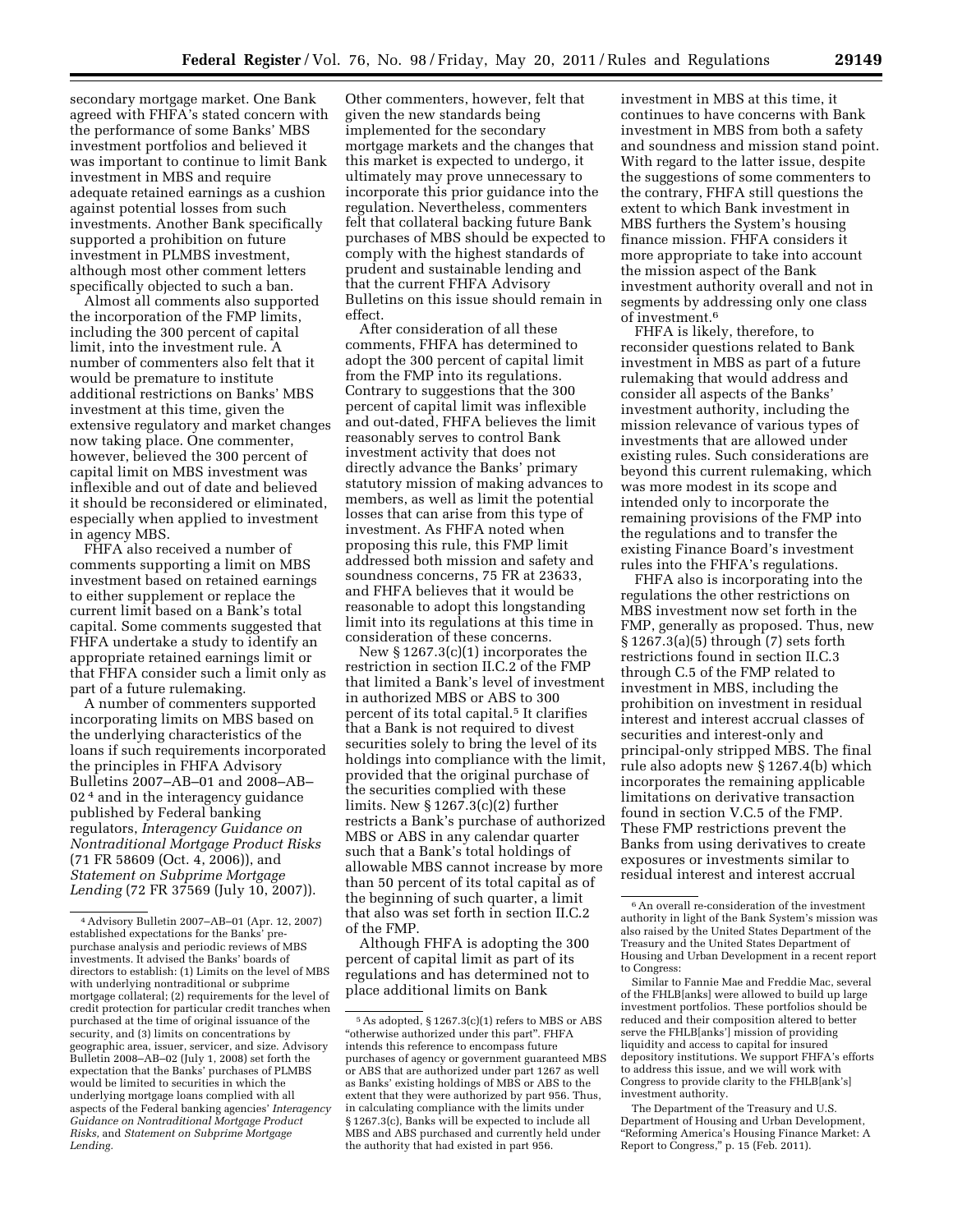classes of securities, interest-only and principal-only stripped MBS and ABS, or other investments that are currently prohibited by Section II.C of the FMP (and continue to be prohibited by new § 1267.3(a)(5) through (7)).

2. Clarification of the Calculation of the 300 Percent of Capital Limit on MBS

Seven commenters requested that the wording of the provision adopting the 300 percent of capital limit be amended to clarify how the limit will be calculated. Specifically, the commenters requested that the value of the securities in question be based on amortized historical cost for held-to-maturity (HTM) and available-for-sale (AFS) securities and fair value for trading securities, and total capital used for the calculation of the limit should be as defined in FHFA regulation § 1229.1. Section 1267.1 of the rule, both as proposed and as being adopted, already defines total capital as having the same meaning as set forth in § 1229.1 of FHFA regulations and thus, FHFA already made clear that the investment limits in § 1267.3(c) are to be calculated based on regulatory total capital.7

After considering the comments, FHFA also agrees that it would be appropriate to clarify how the value of relevant MBS and ABS will be calculated for purposes of the limit and, therefore, is adopting the suggestions of the commenters in § 1267.3(c)(3) of the final rule. This provision provides that for purposes of applying the limits in § 1267.3(c), the value of a Bank's MBS and ABS shall be calculated based on amortized historical costs for securities classified as HTM or AFS 8 and on fair value for trading securities.

The approach being adopted in the final rule differs somewhat from how these securities would be valued under generally accepted accounting principles (GAAP) in that under GAAP, AFS securities would be recorded at fair value, with changes in value (not related to other-than-temporary credit impairment charges) run through accumulated other comprehensive

income (AOCI).9 However, because the Bank's regulatory total capital is not adjusted for AOCI, the total capital component of the limit would not reflect changes in the value of AFS. This can lead to certain paradoxical results in applying the limit, if GAAP standards were used to value the ASF securities when applying the investment limit.

For example, as the market value of AFS securities declines, the Banks would have more "room" under the limit to make new investments in MBS/ ABS relative to the actual pay down in their current portfolio as a result of such market value losses. At the same time, in periods of rising market values, the Banks' investment limits would become more restrictive relative to the pay down in the portfolio, restricting their ability to replace their existing investments as they pay down. Similarly, the same security held by different Banks would be valued differently in the calculation of the limit depending on whether a Bank classifies the security as HTM or AFS, creating an opportunity to game the limit. The clarification being adopted should help eliminate these outcomes as well as provide greater certainty for Banks in planning and implementing long term investment strategies, as the limit and the Banks' abilities to invest in allowable MBS/ ABS will not be affected by (non-credit related) price volatility in securities classified as AFS.

FHFA has also added language to § 1267.3(c)(1) and § 1267.3(c)(2) to clarify that for purposes of determining compliance with the restrictions in these sections, the Banks shall determine the aggregate value of its investment in MBS and ABS as of the transaction trade date for any new purchase of such securities.10

3. Reorganization of the Investment Rule

The final rule also reorganizes the investment regulation as proposed. The final rule will combine into new § 1267.2 former § 956.2 and § 956.5,

which respectively provided a list of authorized investments and authorization for derivative and other transactions. This will consolidate all authority for investments and other transactions into a single section but does not otherwise substantially alter the former part 956 provisions. The final rule will also carry over former § 956.3, which set forth a list of prohibited investments and other prudential requirements, as new § 1267.3, and incorporate into this new section the restrictions on MBS investment from the FMP, as previously highlighted. It will adopt former § 956.6 as new § 1267.4, and former § 956.4 as new § 1267.5.

4. References to Credit Ratings and Credit Rating Organizations

Section 939A of the Dodd-Frank Wall Street Reform and Consumer Protection Act (Dodd-Frank Act) requires Federal agencies to review regulations that require the use of an assessment of the credit-worthiness of a security or money market instrument, or any references to, or requirements in, such regulations regarding credit ratings issued by NRSROs, and to remove such references or requirements. *See* section 939A, Public Law 111–203, 124 Stat. 1887 (July 21, 2010)). This provision also requires an agency, to the extent feasible, to adopt uniform standards of credit-worthiness in its regulations, taking into account the entities regulated by it and the purpose for which such regulated entities would rely on the credit-worthiness standard. *Id.* 

The Proposed Rule was published prior to the passage of the Dodd-Frank Act. FHFA did not seek comment on replacing references to or requirements based on specific credit ratings in those investment rules that it proposed to carry over from the existing Finance Board regulations. Among those references or requirements are those included in § 1267.3(a)(3), § 1267.3(a)(4)(iii) and § 1267.5, as well as certain definitions in § 1267.1. Such references and requirements will need to be removed pursuant to section 939A of the Dodd-Frank Act.

To that end, FHFA recently issued an advance notice of proposed rulemaking (ANPR) that sought comments on a range of issues related to implementation of section 939A of the Dodd-Frank Act, including what standards would be appropriate to replace existing credit rating references and requirements in the investment rule. *See* Advance Notice of Proposed Rulemaking; Alternatives to Use of Credit Ratings in Regulations Governing the Federal National Mortgage

<sup>7</sup>Section 1229.1 defines ''total capital'' as: The sum of the Bank's permanent capital, the amount paid-in for its Class A stock, the amount of any general allowances for losses, and the amount of any other instruments identified in a Bank's capital plan that the Director has determined to be available to absorb losses incurred by such Bank. For a Bank that has issued neither Class A nor Class B stock, the Bank's total capital shall be the measure of capital used to determine compliance with its minimum capital requirement.

<sup>8</sup>The amortized historical cost for the HTM and AFS securities would generally be calculated as the sum of the initial investment, less cash collected, less write-downs plus yield accreted to date. *See*  Master Glossary of FASB Accounting Standards Codification 2009.

<sup>9</sup>While the FMP does not specify how securities should be valued for purposes of the three times capital limit, this limit has generally been applied based on the carrying value of the securities calculated under GAAP.

<sup>10</sup>The language in § 1267(c)(1) has also been revised to clarify that for purposes of determining compliance with this provision total capital shall be based on the amount most recently reported by a Bank to FHFA. Currently, the Banks report their regulatory total capital to FHFA in their monthly call reports. These clarifications are consistent with how compliance had been determined under the FMP. No further clarification was needed with regard to the measure of total capital in § 1267(c)(2), given that the provision, as proposed and adopted, states clearly that compliance is determined based on total capital as of the beginning of each calendar quarter.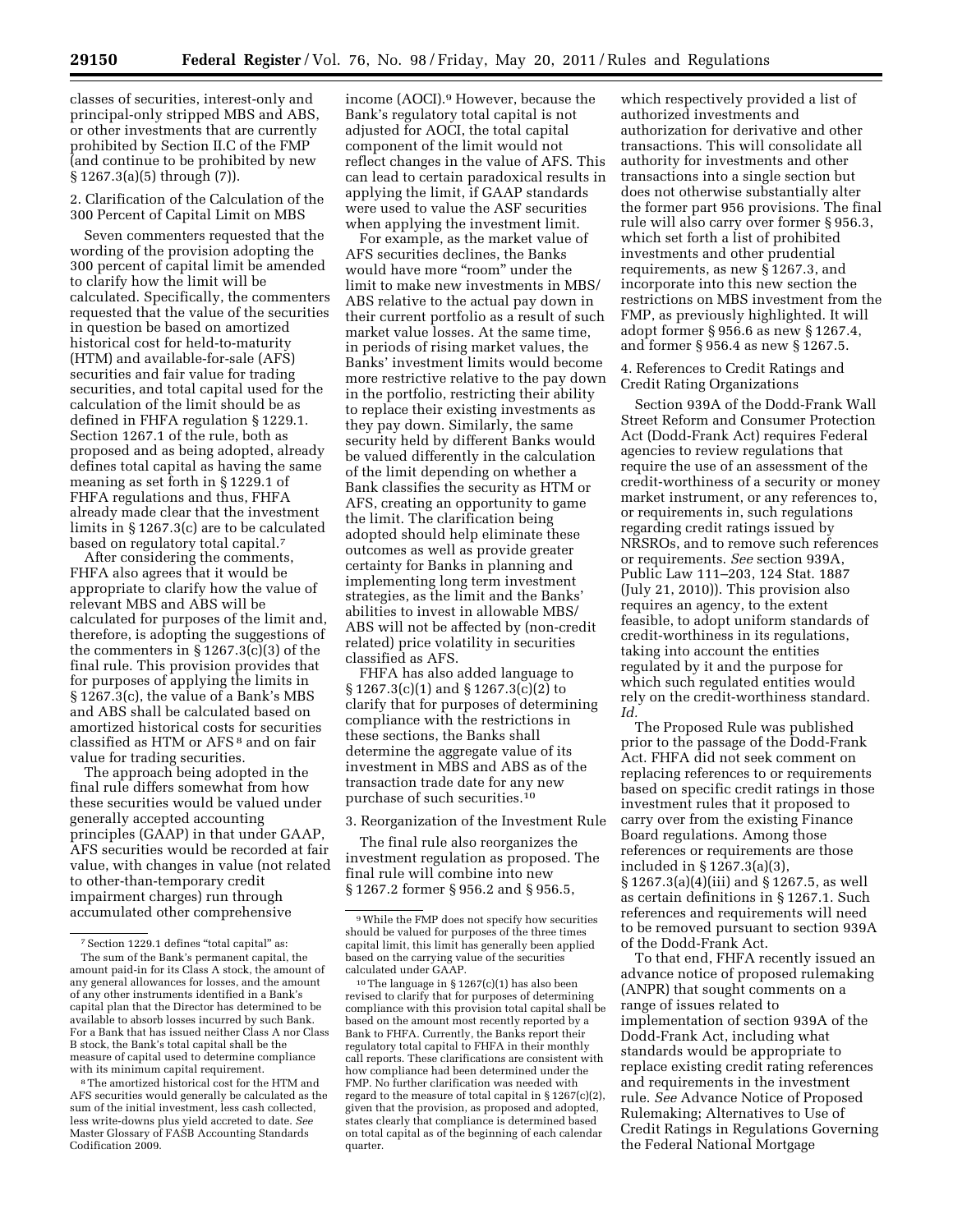Association, the Federal Home Loan Mortgage Corporation and the Federal Home Loan Banks, 76 FR 5292, 5295 (Jan. 31, 2011). FHFA has determined to carry over the investment rules as proposed on a temporary basis, pending completion of the ANPR process, rather than attempt to adopt changes at this time to provisions in part 1267 that continue to reference specific credit ratings or base their requirements on such ratings. FHFA believes that this approach will best allow it to implement the Dodd-Frank requirements that it adopt uniform standards of credit-worthiness in its regulations while not delaying the completion of this rulemaking process. Thus, FHFA will propose changes to relevant sections of part 1267 as part of a future rulemaking designed to remove references to, or requirements based on, specific credit ratings, as required by the Dodd-Frank Act.

5. Cancellation of the FMP

Finally, FHFA confirms that the FMP is hereby cancelled and rescinded as of the effective date of this final rule, and thereafter, none of its provisions will be applicable to any Bank.

### **III. Paperwork Reduction Act**

The rule does not contain any collections of information pursuant to the Paperwork Reduction Act of 1995 (44 U.S.C. 3501 *et seq.*). Therefore, FHFA has not submitted any information to the Office of Management and Budget for review.

#### **IV. Regulatory Flexibility Act**

The rule applies only to the Banks, which do not come within the meaning of small entities as defined in the Regulatory Flexibility Act (RFA). *See* 5 U.S.C. 601(6). Therefore, in accordance with section 605(b) of the RFA, FHFA certifies that this final rule will not have significant economic impact on a substantial number of small entities.

#### **List of Subjects**

*12 CFR Part 956* 

Federal home loan banks, Investments.

#### *12 CFR Part 1267*

Community development, Credit, Federal home loan bank, Housing, Reporting and recordkeeping requirements.

Accordingly, for reasons stated in the preamble and under the authority of 12 U.S.C. 1429, 1430, 1430b, 1431, 1436, 4511, 4513, 4526, FHFA is amending subchapter G of chapter IX and subchapter D of chapter XII of title 12

of the Code of Federal Regulations as follows:

**CHAPTER IX—FEDERAL HOUSING FINANCE BOARD** 

**Subchapter G—Federal Home Loan Bank Assets and Off-Balance Sheet Items** 

#### **PART 956—[REMOVED]**

■ 1. Remove part 956.

**CHAPTER XII—FEDERAL HOUSING FINANCE AGENCY** 

#### **Subchapter D—Federal Home Loan Banks**

■ 2. Add part 1267 to subchapter D to read as follows:

# **PART 1267—FEDERAL HOME LOAN BANK INVESTMENTS**

Sec.

- 1267.1 Definitions.
- 1267.2 Authorized investments and transactions.
- 1267.3 Prohibited investments and prudential rules.
- 1267.4 Limitations and prudential requirements on use of derivative instruments.
- 1267.5 Risk-based capital requirements for investments.

**Authority:** 12 U.S.C. 1429, 1430, 1430b, 1431, 1436, 4511, 4513, 4526.

#### **§ 1267.1 Definitions.**

As used in this part:

*Asset-backed security* means a debt instrument backed by loans, but does not include debt instruments that meet the definition of a mortgage-backed security.

*Bank,* written in title case, means a Federal Home Loan Bank established under section 12 of the Bank Act, as amended (12 U.S.C. 1432).

*Bank Act* means the Federal Home Loan Bank Act, as amended (12 U.S.C. 1421 through 1449).

*Consolidated obligation* means any bond, debenture or note on which the Banks are jointly and severally liable and which was issued under section 11 of the Bank Act (12 U.S.C. 1431) and in accordance with any implementing regulations, whether or not such instrument was originally issued jointly by the Banks or by the Federal Housing Finance Board on behalf of the Banks.

*Deposits in banks or trust companies*  means:

(1) A deposit in another Bank;

(2) A demand account in a Federal Reserve Bank;

(3) A deposit in or sale of Federal funds to:

(i) An insured depository institution, as defined in section 2(9) of the Bank

Act, that is designated by the Bank's board of directors;

(ii) A trust company that is a member of the Federal Reserve System or insured by the Federal Deposit Insurance Corporation and is designated by the Bank's board of directors; or

(iii) A U.S. branch or agency of a foreign Bank as defined in the International Banking Act of 1978, as amended, (12 U.S.C. 3101 *et seq.*) that is subject to supervision of the Board of Governors of the Federal Reserve System and is designated by the Bank's board of directors.

*Derivative contract* means generally a financial contract the value of which is derived from the values of one or more referenced assets, rates, or indices of asset values, or credit-related events. Derivative contracts include interest rate derivative contracts, foreign exchange rate derivative contracts, equity derivative contracts, precious metals derivative contracts, commodity derivative contracts and credit derivatives, and any other instruments that pose similar risks.

*GAAP* means the United States generally accepted accounting principles.

*Indexed principal swap* means an interest rate swap agreement in which the notional principal balance amortizes based upon the prepayment experience of a specified group of mortgage-backed securities or asset-backed securities or the behavior of an interest rate index.

*Interest-only stripped security* means a class of mortgage-backed or assetbacked security that is allocated only the interest payments made on the underlying mortgages or loans and receives no principal payments.

*Investment grade* means:

(1) A credit quality rating in one of the four highest credit rating categories by an NRSRO and not below the fourth highest credit rating category by any NRSRO; or

(2) If there is no credit quality rating by an NRSRO, a determination by a Bank that the issuer, asset or instrument is the credit equivalent of investment grade using credit rating standards available from an NRSRO or similar standards.

*Mortgage-backed security* means a security or instrument, including collateralized mortgage obligations (CMOs), and Real Estate Mortgage Investment Trusts (REMICS), that represents an interest in, or is secured by, one or more pools of mortgage loans.

*NRSRO* means a credit rating organization registered with the Securities and Exchange Commission as a nationally recognized statistical rating organization.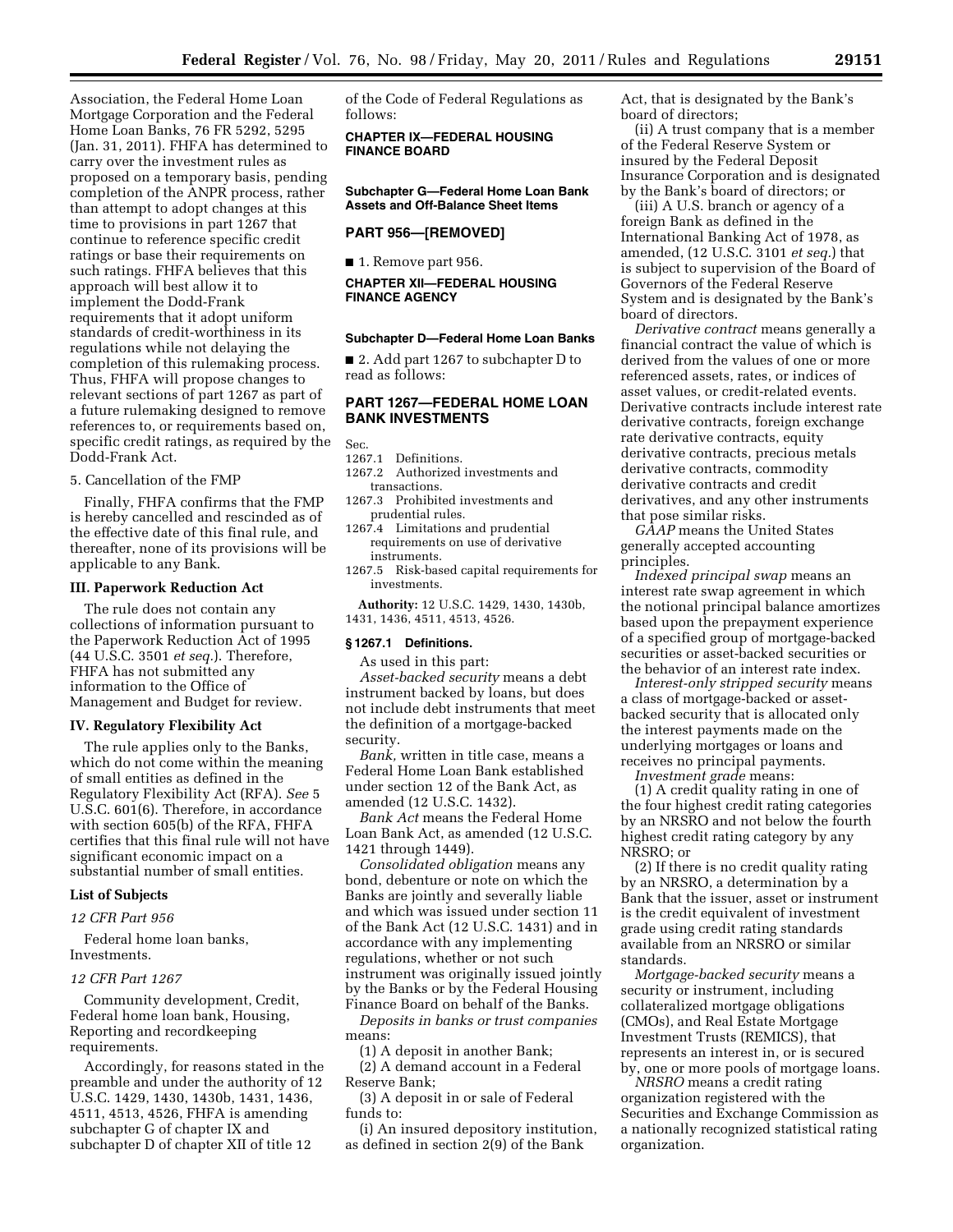*Principal-only stripped security*  means a class of mortgage-backed or asset-backed security that is allocated only the principal payments made on the underlying mortgages or loans and receives no interest payments.

*Total capital* shall have the meaning set forth in § 1229.1 of this chapter.

# **§ 1267.2 Authorized investments and transactions.**

(a) In addition to assets enumerated in parts 1266 and 955 of this title and subject to the applicable limitations set forth in this part, and in part 1272 of this chapter, each Bank may invest in:

(1) Obligations of the United States;

(2) Deposits in banks or trust companies;

(3) Obligations, participations or other instruments of, or issued by, the Federal National Mortgage Association or the Government National Mortgage Association;

(4) Mortgages, obligations, or other securities that are, or ever have been, sold by the Federal Home Loan Mortgage Corporation pursuant to section 305 or 306 of the Federal Home Loan Mortgage Corporation Act (12 U.S.C. 1454 or 1455);

(5) Stock, obligations, or other securities of any small business investment company formed pursuant to 15 U.S.C. 681, to the extent such investment is made for purposes of aiding members of the Bank; and

(6) Instruments that the Bank has determined are permissible investments for fiduciary or trust funds under the laws of the state in which the Bank is located.

(b) Subject to any applicable limitations set forth in this part and in part 1272 of this chapter, a Bank also may enter into the following types of transactions:

(1) Derivative contracts;

(2) Standby letters of credit, pursuant to the requirements of part 1269 of this title;

(3) Forward asset purchases and sales; (4) Commitments to make advances;

and

(5) Commitments to make or purchase other loans.

# **§ 1267.3 Prohibited investments and prudential rules.**

(a) *Prohibited investments.* A Bank may not invest in:

(1) Instruments that provide an ownership interest in an entity, except for investments described in § 1265.3(e) and (f) of this chapter;

(2) Instruments issued by non-United States entities, except United States branches and agency offices of foreign commercial banks;

(3) Debt instruments that are not rated as investment grade, except:

(i) Investments described in

§ 1265.3(e) of this chapter; and (ii) Debt instruments that were

downgraded to a below investment grade rating after acquisition by the Bank;

(4) Whole mortgages or other whole loans, or interests in mortgages or loans, except:

(i) Acquired member assets;

(ii) Investments described in § 1265.3(e) of this title;

(iii) Marketable direct obligations of state, local, or Tribal government units or agencies, having at least the second highest credit rating from an NRSRO, where the purchase of such obligations by the Bank provides to the issuer the customized terms, necessary liquidity, or favorable pricing required to generate needed funding for housing or community lending;

(iv) Mortgage-backed securities, or asset-backed securities collateralized by manufactured housing loans or home equity loans, that meet the definition of the term "securities" under 15 U.S.C. 77b(a)(1) and are not otherwise prohibited under paragraphs (a)(5) through (a)(7) of this section, and

(v) Loans held or acquired pursuant to section 12(b) of the Bank Act (12 U.S.C. 1432(b)).

(5) Residual interest and interest accrual classes of securities;

(6) Interest-only and principal-only stripped securities; and

(7) Fixed rate mortgage-backed securities or eligible asset-backed securities or floating rate mortgagebacked securities or eligible assetbacked securities that on the trade date are at rates equal to their contractual cap, with average lives that vary more than six years under an assumed instantaneous interest rate change of 300 basis points, unless the instrument qualifies as an acquired member asset under part 955 of this title.

(b) *Foreign currency or commodity positions prohibited.* A Bank may not take a position in any commodity or foreign currency. The Banks may issue consolidated obligations denominated in a currency other than U.S. Dollars or linked to equity or commodity prices, provided that the Banks meet the requirements of § 1270.9(d) of this chapter, and all other applicable requirements related to issuing consolidated obligations.

(c) *Limits on certain investments.*—(1) A purchase, otherwise authorized under this part, of mortgage-backed securities or asset-backed securities, may not cause the aggregate value of all such securities held by the Bank to exceed

300 percent of the Bank's total capital. For purposes of this limitation, such aggregate value will be measured as of the transaction trade date for such purchase, and total capital will be the most recent amount reported by a Bank to FHFA. A Bank will not be required to divest securities solely to bring the level of its holdings into compliance with the limits of this paragraph, provided that the original purchase of the securities complied with the limits in this paragraph.

(2) A Bank's purchase of any mortgage-backed or asset-backed security may not cause the value of its total holdings of mortgage-backed and asset-backed securities, measured as of the transaction trade date for such purchase, to increase in any calendar quarter by more than 50 percent of its total capital as of the beginning of such quarter.

(3) For purposes of applying the limits under this paragraph (c), the value of relevant mortgage-backed or assetbacked securities shall be calculated based on amortized historical costs for securities classified as held-to-maturity or available-for-sale and on fair value for trading securities.

#### **§ 1267.4 Limitations and prudential requirements on use of derivative instruments.**

(a) *Non-speculative use.* Derivative instruments that do not qualify as hedging instruments pursuant to GAAP may be used only if a non-speculative use is documented by the Bank.

(b) *Additional Prohibitions.*—(1) A Bank may not enter into interest rate swaps that amortize according to behavior of instruments described in § 1267.3(a)(5) or (6) of this part.

(2) A Bank may not enter into indexed principal swaps that have average lives that vary by more than six years under an assumed instantaneous change in interest rates of 300 basis points, unless they are entered into in conjunction with the issuance of consolidated obligations or the purchase of permissible investments or entry into a permissible transaction in which all interest rate risk is passed through to the investor or counterparty.

(c) *Documentation requirements.*—(1) Derivative transactions with a single counterparty shall be governed by a single master agreement when practicable.

(2) A Bank's agreement with the counterparty for over-the-counter derivative contracts shall include:

(i) A requirement that market value determinations and subsequent adjustments of collateral be made at least on a monthly basis;